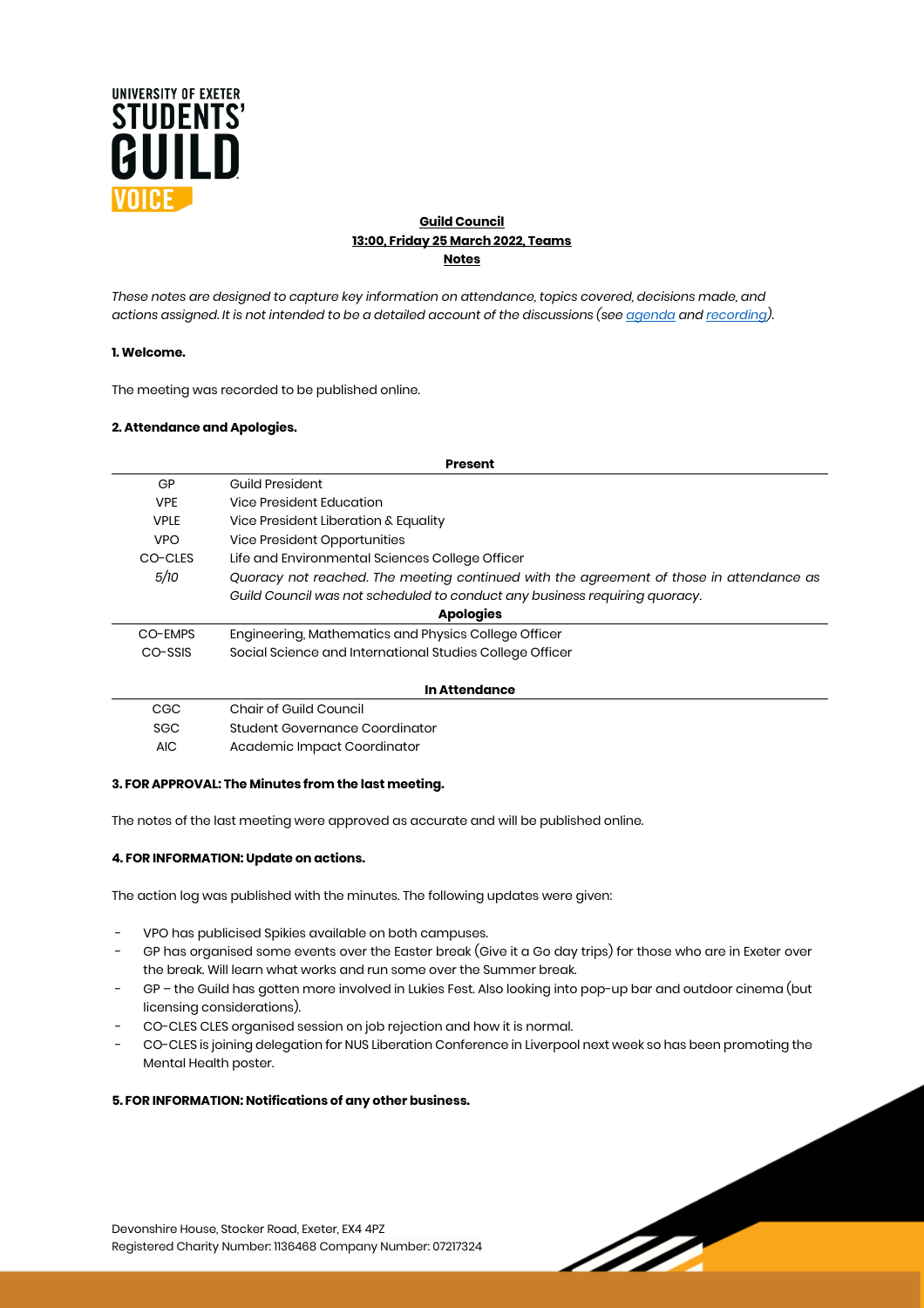SGC: Democracy Review update.

**6. FOR DISCUSSION: Implement a Sustainable Food Policy written by students and academics that requires more plant-based options and takes into consideration the necessary reduction in scope 3 emissions outlined by the University Climate Emergency White Paper from Hospitality and Catering, and working with the university to implement this policy that helps Exeter transition to a plant-based campus by 2023. [student submission]**

The student who submitted the item was not in attendance. The paper that outlined the proposition was published online with the agenda. Part of a national student campaign.

GP: will be best to have this conversation when the student is present.

GP: view is that need to encourage the University to be expanding and improving plant based options. But also need to examine food on campus intersectionally: cost / income, cultures, religion and belief, etc. Do not think that an entirely plant-based campus would be accepted by a majority of students, but do think the quality and variety should be improved. Also need to consider if students endorse the University achieving Fairtrade accreditation.

VPE: do not think a fully-plant-based campus would be the majority view. Do think need to consider that meat that is used on campus is local, sustainable, and ethical – majority of student would agree with this.

The other VPs concurred.

**Action:** GP and VPO to explore the issue of food provided on campus (intersectional approach). E.g. a 'Let's Talk'.

### **7. Any Other Business.**

#### **>Democracy Review**

SGC: The Guild has been reviewing how it operates as a democratic organisation over the last couple of years (delayed in part by COVID) over a number of phases. Most recently, have been working with external experts Dem Soc about how we can learn from good practise in other contexts. We are now beginning to develop the approach we want to take from September (is drawing on expertise of staff, practise from inside and outside of the sector, and most importantly from students' feedback).

The current approach is not working. This meeting of Guild Council shows this: no students attended, not even all the members or the student who submitted an agenda approach. The 'traditional' approach does not work as not engaging, accessible, flexible, or relevant. We want to adopt a more flexible approach(es) which would include things like facilitating debates and discussion, partnering with media groups and academics, panels, deliberative democracy (e.g. citizens assemblies), student juries. Can then deploy as and when required – the best approaches. Moving away from a model with a fixed meeting, bodies, and roles. The new approach would enable us to respond far better to things like cost of living, Ukraine, free speech.

We want to empower, resource, and up-skill students, communities and campaigns (existing and new) to influence and campaign for change impactfully.

This is an exciting new approach and it's nothing quite like it elsewhere.

We will be working with officers over the next few weeks to continue to develop this approach. Some of the changes will require GC to pass byelaw changes (in last meeting in Term 3).

#### Questions:

Is the problem the model or engagement methods (how to make students care)? A: Students do care already (e.g. free speech, Students for Life, Ukraine, sustainability) but our model is not facilitating that. Our model is about

<u>IT</u>

Devonshire House, Stocker Road, Exeter, EX4 4PZ Registered Charity Number: 1136468 Company Number: 07217324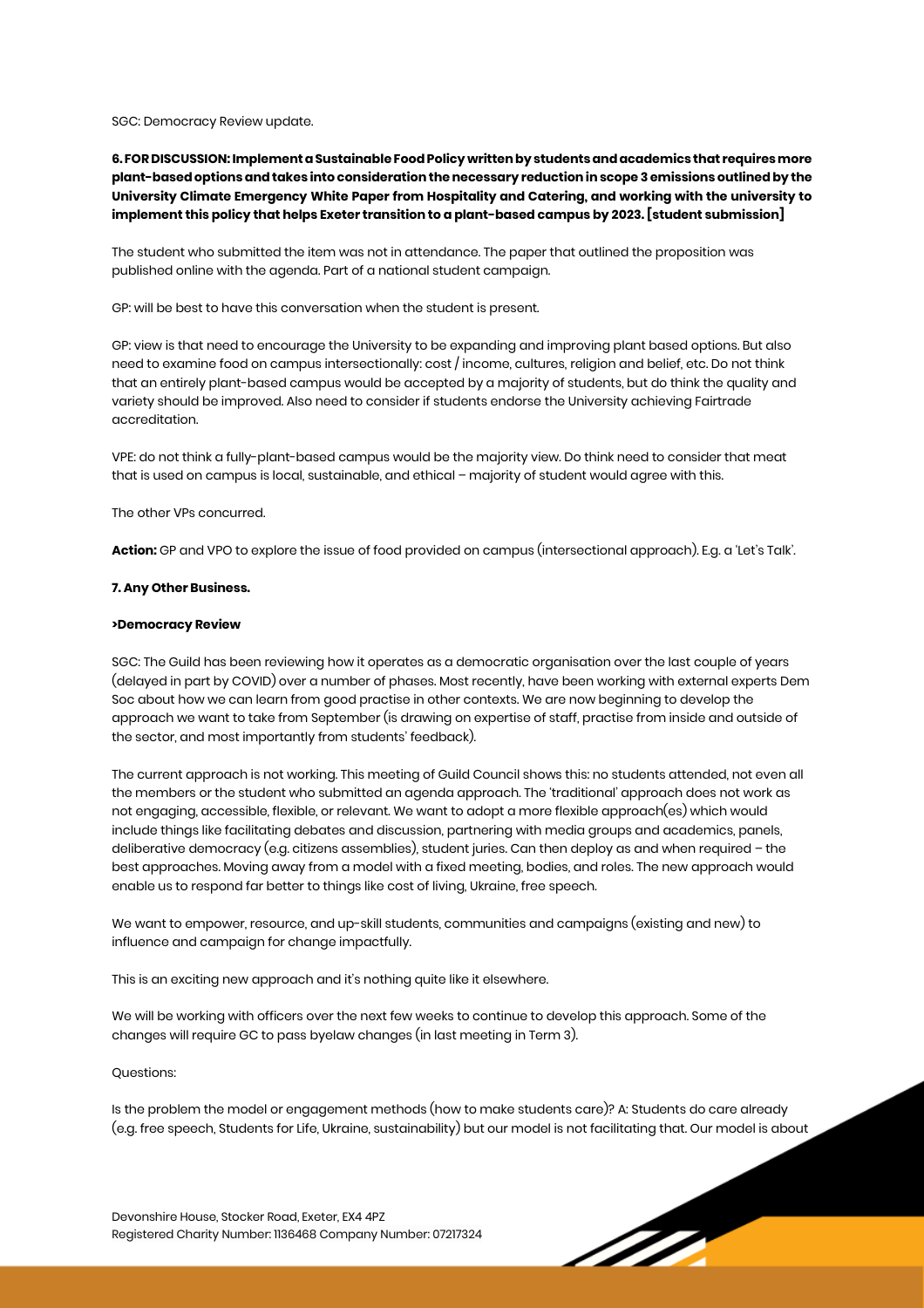going to students who care, have issues and concerns. The Guild being deliberately neutral as an organisation, not picking sides, will enable us to facilitate and equip all students participate in debate.

How can bring Guild to students (not the other way around), e.g. media groups, societies, surveys feeding into GC? A: A large part of what will direct what the Guild does will be real-time student insights (also why we chose to use personal statements in the elections).

Question for officers: what techniques have worked for you in engaging students?

- Targeted / specific engagement on topics for certain groups / issues.
- Being more flexible about meetings and timings being more reactive (days rather than weeks).
- Casual, themed drop-ins in areas of high footfall (e.g. Forum).
- Inviting interested students to GC which might be relevant for them.

But even when we did targeted invitations for GC, did not get much engagement.

But we want to move away from getting students to GC, but the Guild going to students with the right tool for that particular task. It is being more responsive and bespoke for issues as they arise, rather than shoehorning into one meeting/schedule/structure. What is the value is students coming to GC? Officers are doing good work, already engaging with students, but next to none of this happens through GC (happens despite it). Do you need GC to help you do your role / how has GC specifically helped you do your work?

Chair – this touches on the fundamental reason of what the Guild is here to do and how it operates.

SGC – there are more developments on this coming.

*The meeting ended 13:47.*

| Guild Council 2021/22 Action Tracker |             |                                                                     |               |             |  |
|--------------------------------------|-------------|---------------------------------------------------------------------|---------------|-------------|--|
| Meetin                               | Person      | <b>Action</b>                                                       | <b>Status</b> | <b>Date</b> |  |
| g                                    |             |                                                                     |               | close       |  |
|                                      |             |                                                                     |               | d           |  |
| $09 -$                               | Guild       | The Guild President will have the approved candidates               | Complet       | $20 -$      |  |
| $Sep-21$                             | President   | informed<br>of<br>their<br>approval.                                | е             | Sep-        |  |
|                                      |             | Update: done 20 Sept 2021.                                          |               | 21          |  |
| $09 -$                               | Guild       | The Guild President and the Student Governance Coordinator          | Complet       | $18-$       |  |
| $Sep-21$                             | President & | will send the byelaw changes to the Board of Trustees.              | e             | $Oct-21$    |  |
|                                      | Student     | Update: Trustees ratified changes 18 Oct 2021.                      |               |             |  |
|                                      | Governance  |                                                                     |               |             |  |
|                                      | Coordinator |                                                                     |               |             |  |
| $09 -$                               | Guild       | The Guild President and the Student Governance Coordinator          | Complet       | $26 -$      |  |
| $Sep-21$                             | President & | will work with the Appointments Committee to select a Chair for     | e             | $Oct-21$    |  |
|                                      | Student     | Council<br>(ideally)<br>Guild<br>before<br>meeting).<br>the<br>next |               |             |  |
|                                      | Governance  | Update: chair appointed.                                            |               |             |  |
|                                      | Coordinator |                                                                     |               |             |  |
| $06 -$                               | Staff       | The Guild has highlighted wellbeing resources but will look into    | Complet       | $07 -$      |  |
| $Oct-21$                             | (Comms)     | information<br>abortion<br>could<br>what<br>provide.<br>on<br>we    | e             | $Oct-21$    |  |
|                                      |             | Update:<br>see                                                      |               |             |  |
|                                      |             | https://www.exeterguild.org/news/article/7222/Resources-for-        |               |             |  |
|                                      |             | Wellbeing-Sexual-Health-Pregnancy-and-Contraception/                |               |             |  |

# **Action Log (as of 18 May 2022)**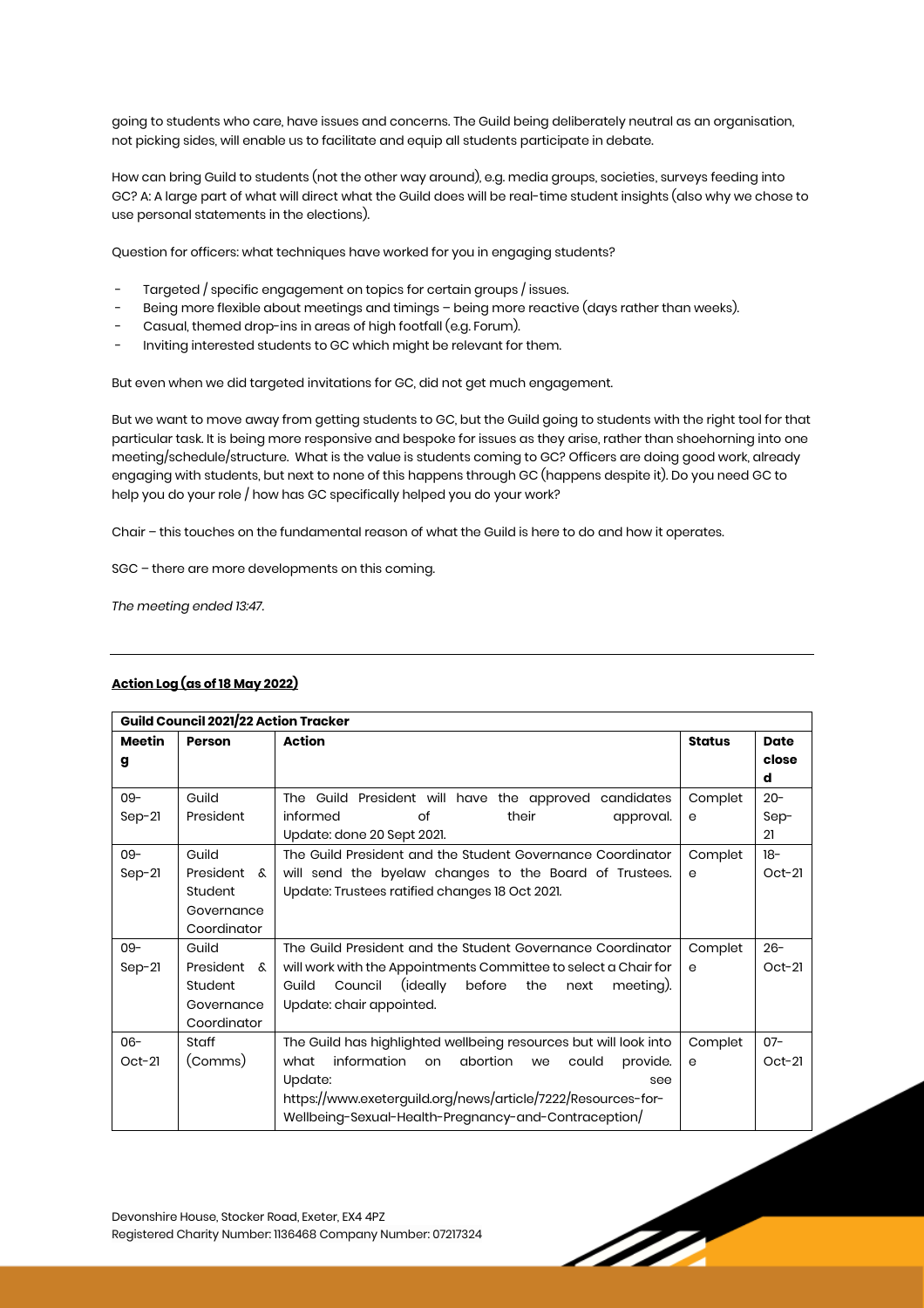| 11-Nov-    | Student           | SGC to upload the minutes with a log of actions.                    | Complet  | $15 -$ |
|------------|-------------------|---------------------------------------------------------------------|----------|--------|
| 21         | Governance        | Update:<br>see                                                      | е        | Nov-   |
|            | Coordinator       | https://www.exeterguild.org/pageassets/voice/guildcouncil/GU        |          | 21     |
|            |                   | ILD-COUNCIL-2021.10.06-NOTES-approved.pdf                           |          |        |
| 11-Nov-    | Vice              | VPO to pick up with Nightline about their offer of training for     | Complet  | $22 -$ |
| 21         | President         | student<br>committees.<br>group                                     | е        | Feb-   |
|            | Opportunitie      | Update: working with Nightline on this.                             |          | 22     |
|            | s                 |                                                                     |          |        |
| 11-Nov-    | Vice              | VPO will take this feedback on potential training for student       |          | $19 -$ |
|            |                   |                                                                     | Complet  |        |
| 21         | President         | committees<br>to<br>the<br>Activities<br>Team.<br>group             | е        | Jan-   |
|            | Opportunitie      | Update: I've fed back to Activities and I am now working with the   |          | 22     |
|            | s                 | University to develop a bespoke Disability Awareness training       |          |        |
|            |                   | session for societies and AU Clubs. I am also drafting a digital    |          |        |
|            |                   | training session which outlines how societies can make their        |          |        |
|            |                   | social media content more accessible.                               |          |        |
| $30 -$     | Vice              | VPLE to meet with the Voice Team to discuss the proposed            | Complet  | $06 -$ |
| $Nov-21$   | President         | further.<br>wellbeing<br>forum                                      | е        | Dec-   |
|            | Liberation &      | Update: met with the Voice Team.                                    |          | 21     |
|            | Equality          |                                                                     |          |        |
| $22$ -Feb- | Guild             | Something that definitely can be looked into. Different term        | In       |        |
| 22         | President         | times for students on St Luke's - can look at optimising use of     | Progress |        |
|            |                   |                                                                     |          |        |
|            |                   | the quad on the campus to run events during the summer.             |          |        |
|            |                   | When weather is better the outdoor space can be utilised -          |          |        |
|            |                   | making something where students can be involved in the              |          |        |
|            |                   | process.                                                            |          |        |
|            |                   | Update: GIAG day trips over Easter break. From that will do over    |          |        |
|            |                   | summer term and break. will be collecting feedback. Become          |          |        |
|            |                   | more involved in Lukies fest - looking into pop-up bar for quad,    |          |        |
|            |                   | looking into outdoor cinema                                         |          |        |
| 22-Feb-    | Vice              | In conversation with CO-DC regarding events that are in             | In       |        |
| 22         | President         | process of getting approved one of which is an event                | Progress |        |
|            | Education         | specifically for international students to be held on St Luke's     |          |        |
|            |                   | utilising quad area - put in touch with Associate Dean for racial   |          |        |
|            |                   | equality and inclusion. Unity pilot is in beginning stage but there |          |        |
|            |                   | is representation from the whole of the medical college $-$ all of  |          |        |
|            |                   |                                                                     |          |        |
|            |                   | CMH included as well as Truro. CO-CMH and I can liaise a bit on     |          |        |
|            |                   | how we use Unitu on how to gather more widespread insight as        |          |        |
|            |                   | to the sentiment around d what we could be doing better as          |          |        |
|            |                   | well as improvements to guild structure.                            |          |        |
| $22$ -Feb- | Vice              | Can speak to activities about making sure that the promotion        | Complet  | $25 -$ |
| 22         | President         | of spikeys is made clear on St Luke's.                              | е        | Mar-   |
|            | Opportunitie      |                                                                     |          | 22     |
|            | S                 |                                                                     |          |        |
| 22-Feb-    | College           | Me and my team will physically go to St Luke's and see what it's    | In       |        |
| 22         | Officer - SSIS    | like. Send out emails to GSC reps to make sure everyone is fine     | Progress |        |
|            |                   | and if there is anything SSIS officers can do on our end. Long      |          |        |
|            |                   | term issues can be resolved with meetings to ensure everything      |          |        |
|            |                   | is done. If there are any other issues, we can talk to senior       |          |        |
|            |                   | academics within GSC to ensure students perspectives as well        |          |        |
|            |                   | as the way academics are going align with each other.               |          |        |
|            |                   |                                                                     |          |        |
| $23 -$     | Guild             | GP and VPO to explore the issue of food provided on campus          | In       |        |
| $Mar-22$   | President &       | (intersectional approach). E.g. a 'Let's Talk'.                     | Progress |        |
|            |                   |                                                                     |          |        |
|            | Vice<br>President |                                                                     |          |        |

M